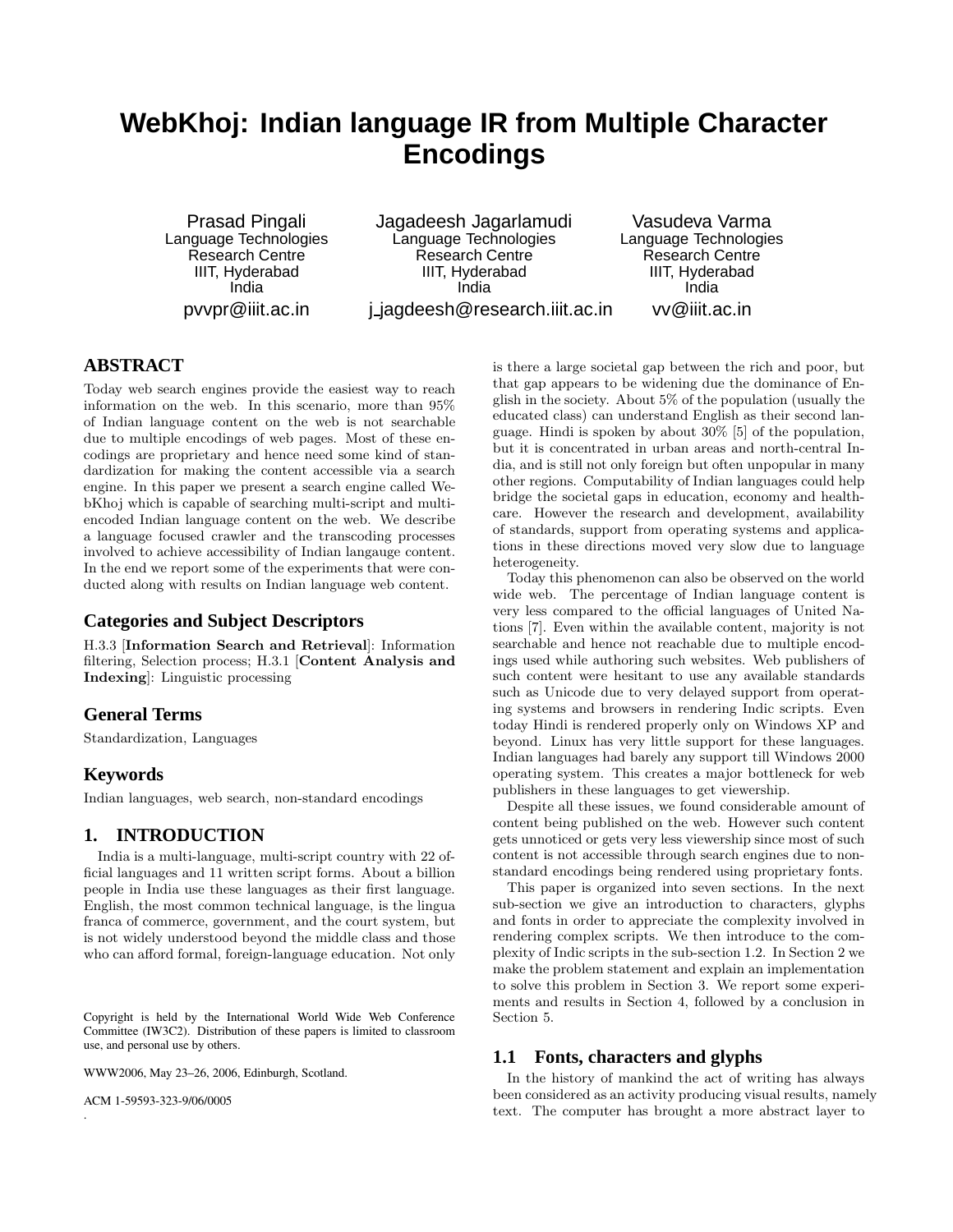it, by storing and transmitting textual data. The atomic unit of this abstract representation of text, as defined in the Unicode standard [8], is called a character. And indeed, characters prove to be useful for obtaining alternative (nonvisual) representations of text such as Braille, speech synthesis, etc. The visual representation of a character is called a glyph [8]. Displaying textual contents, whether on screen or on paper, involves translating characters into glyphs, a non-trivial operation for many writing systems. Going in the opposite direction (from glyphs to characters) is known as OCR when done by a machine, or as reading when done by a human [8]. The technology trend over the last few years has been to use characters for most of the text processing and to limit glyph issues to the last stage, namely rendering. At that level, character to glyph translation is handled by increasingly "intelligent" (cf. OpenType and AAT technologies) fonts and font encodings. Unicode is an effort in this direction. At the same time, restoring the original character stream from a rendered electronic document output for operations such as searching, indexing, or copy-pasting, no general solution exists in today's popular document formats yet. Despite the problems involved, web authors tend to use proprietary encodings due to the complex characteristics of Indic scripts as described in the following section.

## **1.2 Characteristics of Indic Scripts**

Indic scripts are phonetic in nature. There are vowels and consonant symbols. The consonants become a syllable after the addition of a vowel sound to it. Further to compound the problem there are 'compound syllables' also referred as ligatures. For instance, if we consider 'tri' in 'triangle', there are three letters corresponding to three sounds 'ta', 'ra', 'yi'. But in the case of Indic Scripts the three are built together to make a single compound consonant having a non-linear structure unlike Latin based languages.

The main problem with display of Indic scripts is dealing with their non-linear structures. Glyphs have variable widths and have positional attributes. Vowel signs can be attached to the top, bottom, left and right sides of the base consonant. Vowel signs may also combine with consonants to form independent glyphs. Consonants frequently combine with each other to form complex conjunct glyphs. Although the encoding encapsulates only the basic alphabetic characters, the number of glyphs and their combinations required for the exhaustive rendering of these scripts can be quite large [11].

Since the character to glyph mappings have to be achieved using a 256 character address space, web authors come up with an intelligent way of representing all the characters in the language using some 256 glyphs. Most of these glyphs do not have any semantic significance in the language by themselves. However when displayed together using some positional parameters, they achieve human readable characters. This situation makes the Indian language web content inaccessible for machine processing.

## **2. PROBLEM STATEMENT**

Many information seekers use a search engine to begin their Web activity. In this case, users submit a query, typically a list of keywords, and receive a list of Web pages that may be relevant, typically pages that contain the keywords.

Today though considerable amount of content is available in Indian languages, users are unable to search such content. Because Indian language websites rely on unique encodings or proprietary extensions of existing standard encodings [11]. This plurality of encodings creates a problem for information retrieval to function as desired. Also many research groups in information retrieval and natural language processing feel the need to collect corpora in these languages from the web in the same way they obtain corpora for other languages [14], [7], [1], [10]. Therefore in order to search or process Indian language websites, we should be able to transliterate all the encodings into one standard encoding and accept the user's queries in the same encoding and build the search index.

This task involves many steps. First step is to be able to identify the various encodings in Indian languages on the web. Since these encodings are non-standard, there is no one comprehensive list of such possible encodings. Therefore we need to somehow identify all such encodings and also be able to classify these encodings into the existing types. Second step is to build a transliteration mapping for the given encoding into a standard encoding which is UTF-8 and hence convert any page into a standard and index it. Third step is to be able to accept user's queries in the same standard as that of the transliterated documents which is UTF-8.

# **3. WEBKHOJ ARCHITECTURE**

In this paper we report a search engine called WebKhoj which can search web pages in the top 10 Indian languages according to the number of native speakers. WebKhoj currently supports Hindi, Telugu, Tamil, Malayalam, Marathi, Kannada, Bengali, Punjabi, Gujarati and Oriya. Before we describe the architecture of WebKhoj, it is useful to understand how a Web search engine is typically put together and then see its extensions for our task.

## **3.1 General web search engine**

Figure 1 shows a general web search engine schematically [2]. The major modules of a web search engine are a Crawler, an Indexer, a Query Engine and a Ranking Engine. Every engine relies on a crawler module to provide the grist for its operation (shown on the left in Figure 1). Crawlers are small programs that browse the Web on the search engine's behalf, similar to how a human user follows links to reach different pages. The programs are given a starting set of URLs whose pages they retrieve from the Web. The crawler extracts URLs appearing in the retrieved pages and give this information to the crawler control module. This module determines what links to visit next and feeds these links back to the crawler. (Some of the functionality of the crawler control module may be implemented by the crawlers themselves.) The crawlers also pass the retrieved pages into a page repository. Crawlers continue visiting the Web until local resources, such as storage, are exhausted. The indexer module extracts all the words from each page and records the URL where each word occurred. The result is a generally very large "lookup table" that can provide all the URLs that point to pages where a given word occurs (the text index in Figure 1). The table is of course limited to the pages that were covered in the crawling process. As mentioned earlier, text indexing of the Web poses special difficulties, due to its size and its rapid rate of change. In addition to these quantitative challenges, the Web calls for some special, less common, kinds of indexes. For example, the indexing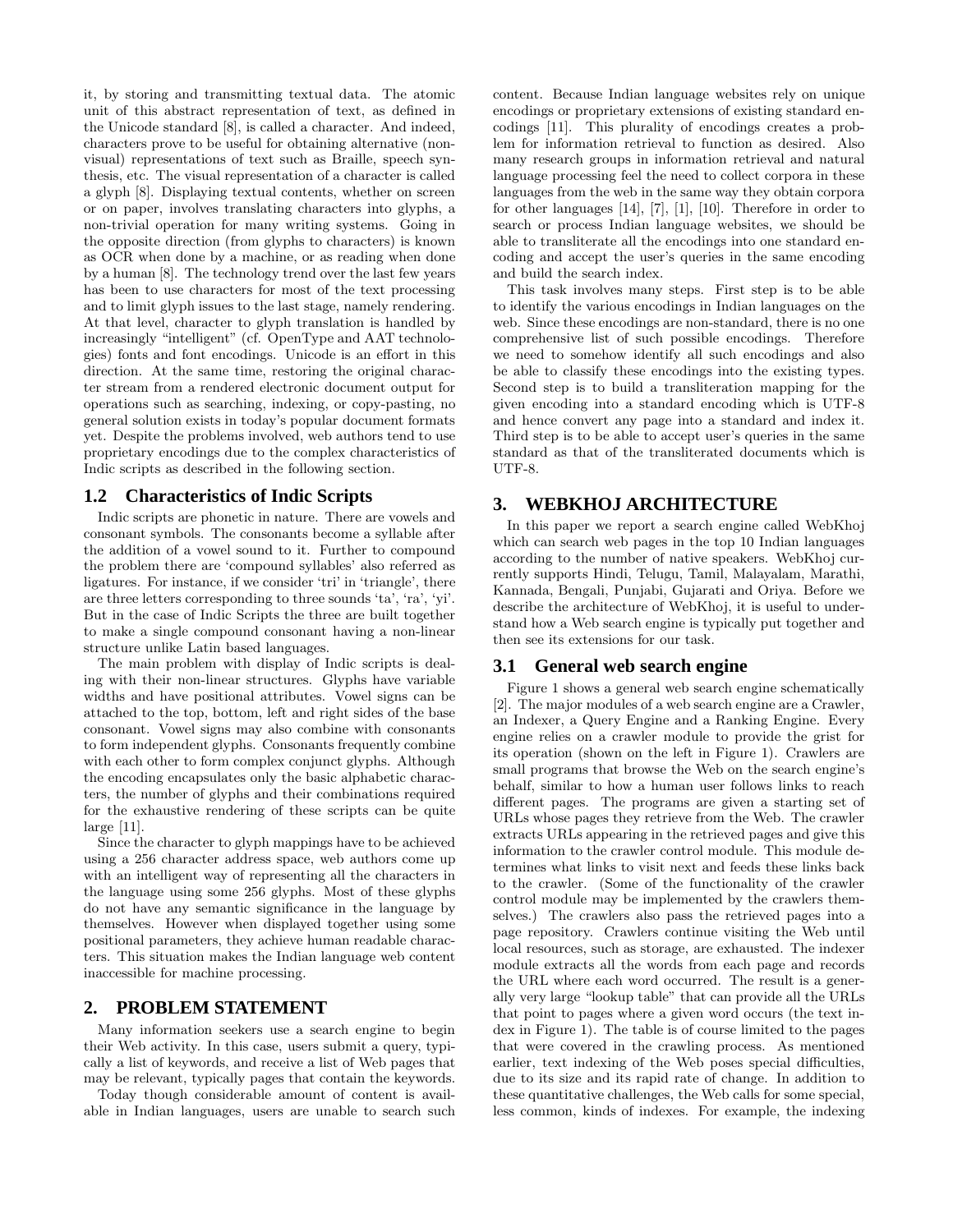

Figure 1: General web search engine architecture

module may also create a structure index, which reflects the links between pages. Such indexes would not be appropriate for traditional text collections that do not contain links. The collection analysis module is responsible for creating a variety of other indexes. During a crawling and indexing run, search engines must store the pages they retrieve from the Web. The page repository in Figure 1 represents this possibly temporary collection. Search engines sometimes maintain a cache of the pages they have visited beyond the time required to build the index. This cache allows them to serve out result pages very quickly, in addition to providing basic search facilities. Some systems, such as the Internet Archive, have aimed to maintain a very large number of pages for permanent archival purposes. Storage at such a scale again requires special consideration. The query engine module is responsible for receiving and filling search requests from users. The engine relies heavily on the indexes, and sometimes on the page repository. Due to the Web's size and the fact that users typically only enter one or two keywords, result sets are usually very large. Hence the ranking module has the task of sorting the results such that results near the top are the most likely to be what the user is looking for. In the rest of this section we describe the additional modules that were used in a general web search engine to make it work for Indian languages.

## **3.2 Language focused crawling**

Since our goal is to be able to search web sites of specific languages, we are looking for a relatively narrow segment of the web. Crawlers that fetch pages related to a particular topic of interest are called topic focused crawlers [6]. While our crawler is very similar to the one mentioned in [6], we use a language identification module instead of a classifier and hence call it as language focused crawling. The language identification module returns the name of the language for a given web page. This module is aware of all the proprietary encodings and also uses a bag of words to recognize unknown encodings from meta-tag information that might be found in an HTML page. In many cases web pages contain more than one language, especially one of the languages being English. This happens since many of the website organziation information such as menu items, or disclaimers and other such formatting information. In some websites such as blogs or forums majority of the content might be English, with Indian language content being a minority. The language identifier module returns a language only if the number of words in a web page are above a given threshold value.

## **3.3 Transcoding**

Since Indian language content is being published in multiple encodings on the web, transliteration of encodings to a popular standard such as Unicode [15] is needed. In order to transliterate a non-UTF-8 encoding into UTF-8 which is a Unicode based encoding one has to come up with byte sequence mappings between source and target encodings. Such mappings are rarely one to one mappings, and involve many to one, one to many and many to many mappings of byte sequences. As it was explained in the beginning of this paper, a sequence of bytes represent a sequence of glyphs of a font, which in turn could render a single character or a ligature in the Indic script. Ideally mappings are to be created to all the unique characters in the language, which could be a large number in the order of tens of thousands. Since it would be tedious to list out all the characters and ligatures, we make use of the large number of documents collected by the crawler to come up with a semi-automatic process of generating mappings.

We use a simple heuristic to identify the potential character boundaries from byte sequences. First the text from the collected web pages is divided into words using a suitable word tokenizer. Then the algorithm lists all the possible word beginning bytes in both the source and target font encodings. Now each word is scanned from left to right until one such byte occurs in the word. Whenever a valid word beginner occurs in the word, we tokenize at that point, and the byte sequence till that point is treated as a potential character. For example in a given encoding if all the possible word beginning bytes are 'a', 'b' and 'c', a new word 'cars' is tokenized as 'c', 'ars', since neither 'r' nor 's' are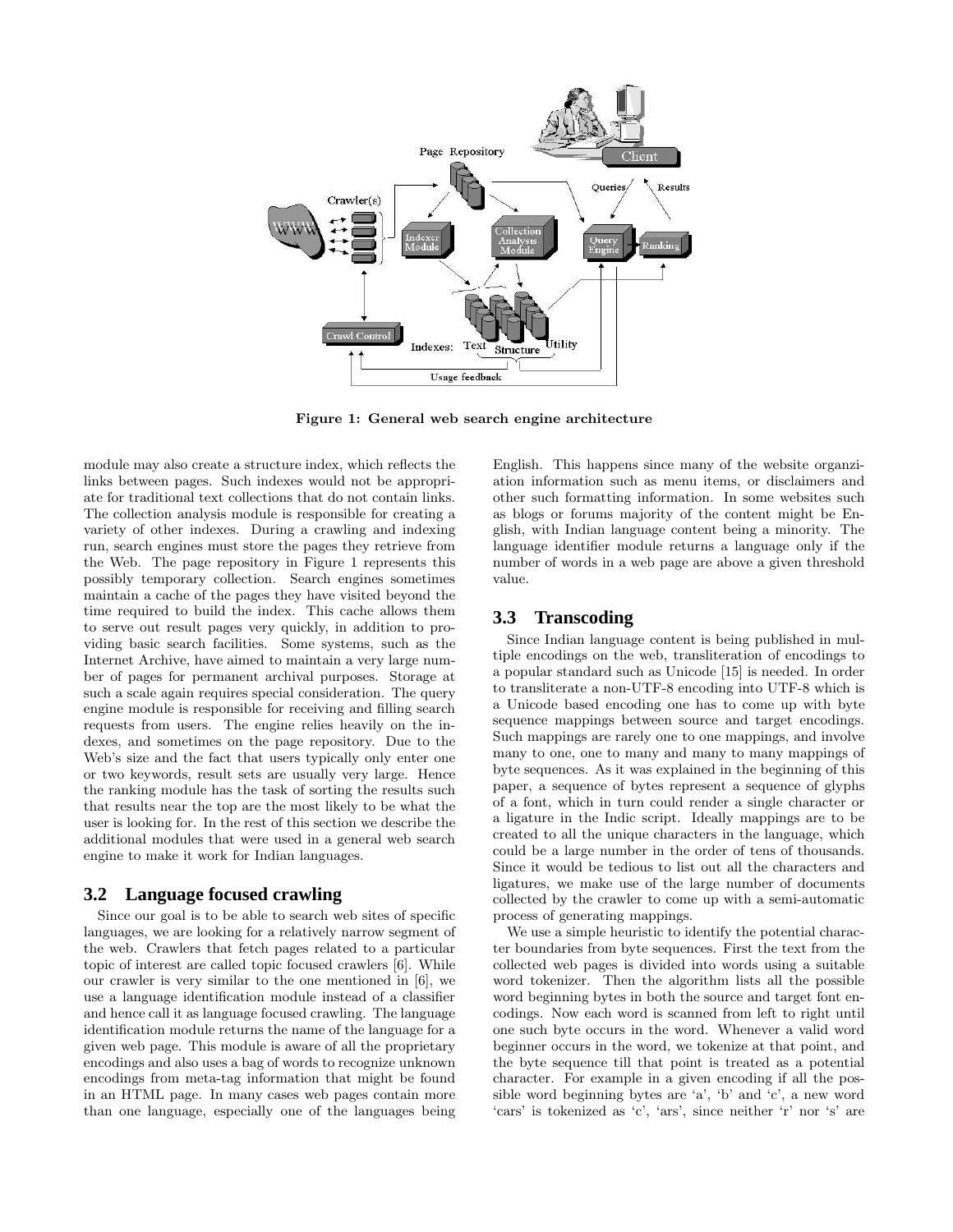| File                           | Edit Transliterate        |                          |                     |         |                |   |                       |                           |                      |                |        |                                  |              |                |
|--------------------------------|---------------------------|--------------------------|---------------------|---------|----------------|---|-----------------------|---------------------------|----------------------|----------------|--------|----------------------------------|--------------|----------------|
| Save.                          | <b>Convert</b><br>Save As |                          |                     |         |                |   |                       | Ston                      |                      |                |        |                                  |              |                |
|                                |                           |                          | <b>KeyPad</b>       |         |                |   |                       |                           |                      |                |        |                                  |              |                |
| Jagran<br>$\mathbf{v}$<br>Load |                           |                          |                     |         |                |   |                       |                           |                      | SansSerif.bold |        | $\overline{\phantom{a}}$<br>Load |              |                |
|                                |                           |                          |                     | ओ       |                | A | SYM <sub>1</sub><br>स | $\equiv$<br>$\equiv$      | SYM;                 | ٠<br>ŵ.        | 200    | 3 <sub>T</sub>                   | आ            | इ              |
|                                |                           | <b>SF</b>                | H                   | ×       | न              |   | ৰা<br>包               | $=$<br>$\sim$             | स जीव है।<br>समी     | $\overline{3}$ | ऊ      | 死                                | ल्ह          | ऍ              |
| $\times$                       | %                         |                          | $\mathcal{E}$       | *       | $+$            |   | श्च<br>रु<br>क्       | $=$<br>$\blacksquare$     |                      | ए              | ऐ      | ऑ                                | ओ            | ओ              |
| $\lambda$                      | $\overline{\phantom{0}}$  | ×.                       |                     | $\circ$ | 1              | E | क्ट<br>ক              | $=$<br>$\equiv$<br>$=$    | रू<br>रू<br>क        | क              | ख      | 丌                                | घ            | $\overline{S}$ |
| $\overline{2}$                 | 3                         | $\overline{4}$           | 5                   | 6       | $\overline{z}$ |   | Ŧ<br>स्ट              | $\equiv$<br>$=$           | स्ट                  | छ              | ज      | झ                                | ञ            | ざ              |
| s                              | 9                         | $\equiv$                 | A.                  | $\leq$  | $=$            |   | य                     | $\sim$<br>$\equiv$        | य<br>व               | ड              | ढ      | ण                                | त            | थ              |
| $\overline{ }$                 | Ž                         | 图                        | ×                   | ক্স     | ē              |   | ब<br>ਬ                | $\equiv$<br>$\sim$        | া                    | ध              | न      | न                                | प            | फ              |
| 包                              | $\mathbb{R}$              | स्त्र                    | $\overline{r}$      | П       | ङ              |   | τ<br>ष्क              | $=$<br>$\sim$<br>$\equiv$ | घ<br>ष<br><b>हके</b> | $\mathbf{F}$   | म      | य                                | τ            | र              |
| 臣                              | য                         | $\overline{\mathcal{C}}$ | $\overline{\alpha}$ | ह       | $\overline{5}$ |   | हो<br>हि              | $=$<br>$\equiv$           | ष्ट                  | ळ              | ळ      | ब                                | श            | ष              |
|                                |                           |                          |                     |         |                |   | ह्य                   | $\equiv$                  | ङ्ग                  | $\equiv$       | $\sim$ | $\mathbf{C}$                     | $\mathbf{r}$ | È              |

Figure 2: Transcoding from Jagran encoding to UTF-8

valid word beginners. The byte sequences thus obtained by segmentation are potential characters or ligatures in that language.

Once such segmentation is done, the frequency of such byte sequences (or potential characters) is calculated. It was found from our experiments that the ranks based on the normalized frequency of such potential characters is highly correlated (we present more details in our experiments section). Therefore we use this algorithm to come up initial suggested mappings for transcoding, and then the user would manually correct any errors by going through the font mappings as shown in the Figure 2. The transcoding tool sorts the potential characters according to their ranks, so that the user would find the equivalent match in the target encoding among the top few possibilities. Also since the mappings are ordered based on the normalized frequency found in the corpus, mapping source and target bytes in this order ensures optimal precision that can be obtained from a set of mappings.

Once such transcoder mappings are generated for all possible encodings in Indian languages, a transcoding module is called during indexing of the web documents. If a web document is encoded in an encoding other than UTF-8, the transcoder module is called to transliterate the encoding of the given web page into UTF-8 standard. In order to do this, the HTML page is parsed to obtain its document object model (DOM) using the JTidy utility<sup>1</sup>. All the nodes of type "font" are extracted from the DOM and the font encoding is checked against a known set of encodings on the web. Based on the font encoding, the appropriate transcoder mappings are used to transliterate the relevant text into UTF-8. One word is transcoded at a time. In order to transcode, the maximum byte sequence available in the mapping table is used to transliterate the encodings and the process is repeated to the remaining substring of the word. This transliterated document is then sent to the indexer to build the inverted index.

# **3.4 Retrieval Algorithm**

The score of query q for document d is defined in terms of TFIDF [13] metric as shown below:

$$
score(q, d) = c(q, d).q_n(q).(\sum_{t \ in \ q} tf(t \ in \ d).idf(t))
$$

#### *3.4.1 tf (term frequency)*

'tf' (also known as term frequency) is a score factor based on a term or phrase's frequency in a document. Terms and phrases repeated in a document indicate the topic of the document, so implementations of this score usually return larger values when frequency is large, and smaller values when frequency is small.

#### *3.4.2 idf (inverse document frequency)*

'idf' is a score factor based on a term's document frequency (the number of documents which contain the term). Terms that occur in fewer documents are better discriminators of topic, so implemenations of this method usually return larger values for rare terms, and smaller values for common terms.

## *3.4.3 c (coverage of query terms)*

'c' is a score factor based on the fraction of all query terms that a document contains. This value is multiplied into scores. The presence of a large portion of the query terms indicates a better match with the query, so implemenations of this function usually return larger values when the ratio between these parameters is large and smaller values when the ratio between them is small.

#### *3.4.4* q<sup>n</sup> *(query normalization)*

This is the normalization value for a query given the sum of the squared weights of each of the query terms. This value is then multiplied into the weight of each query term.

This does not affect ranking, but rather just attempts to make scores from different queries comparable.

#### **3.5 User Interface**

Currently there is no easy means to key-in UTF-8 queries to the search engine using the normal keyboard. So WebKhoj is provided with a soft keyboard which displays the UTF-8 character set of the language on the screen. The layout of the keys is very similar to the Keylekh layout [9]. We also tried providing a roman to local language transliteration keyboard which dynamically renders Indian language text when its phonetic equivalent is typed using roman characters. We had student volunteers from a near by village to try out the keyboards. However, we found that the students who are taught in the local language in schools are not comfortable with English symbols. Also within the local language, the way symbols are taught in schools is much

<sup>&</sup>lt;sup>1</sup>JTidy is a Java implementation of Dave Raggett's HTML tidy. JTidy can be found at http://jtidy.sourceforge.net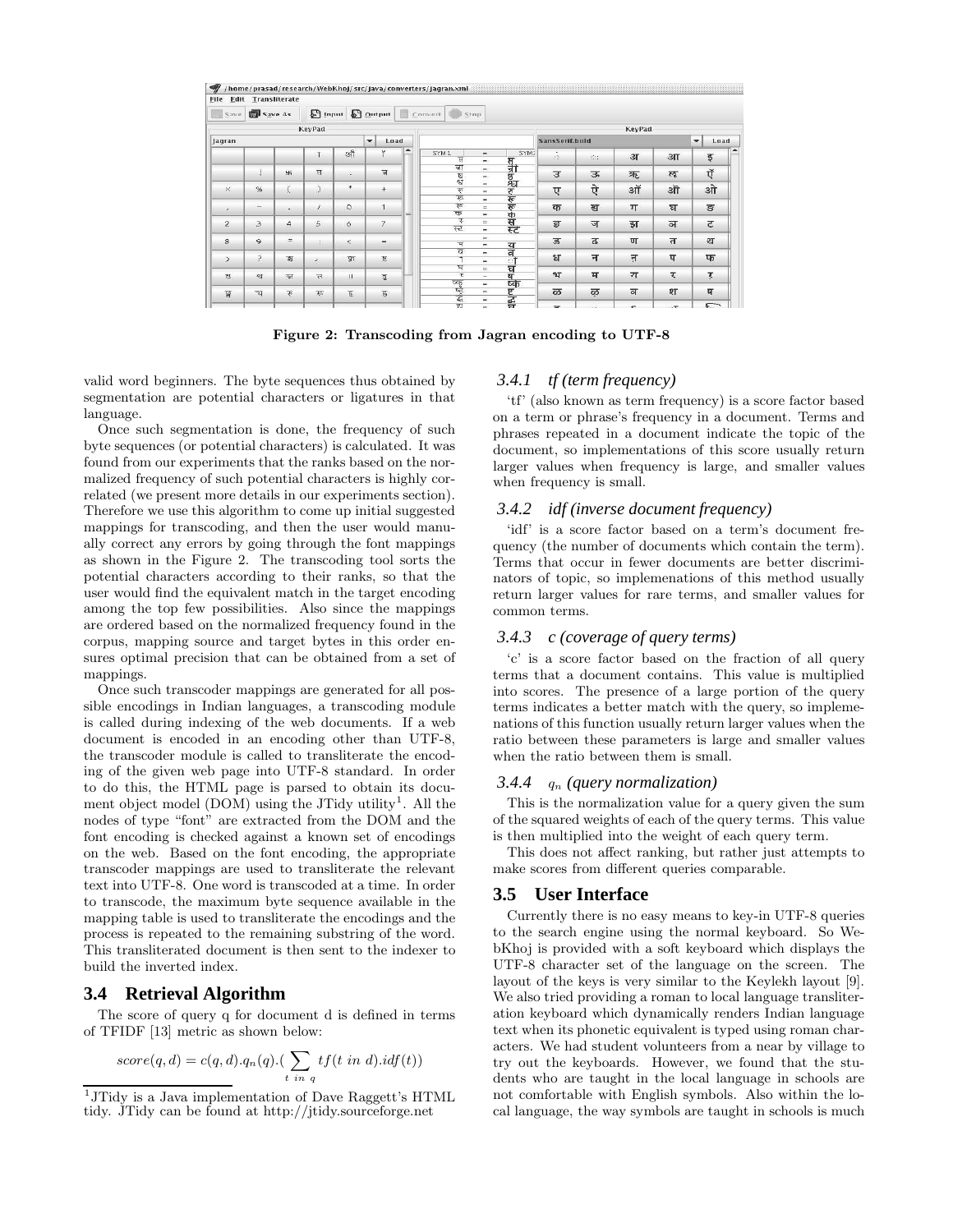

The search engine for a billion people.

खोज | Clear Keyboards : Hindi Telugu Tamil Kannada Malayalam Oriya Gujarati Bengali Gurmukhi

|          | $\mathcal{N}$           |      | $\overline{2}$           | 3<br>4         | 5              | 6              | 7                     | 8                    | 9<br>$\bf{0}$ | z            | $\equiv$  |                        |                   |                |                           | ٠      | ٠                    | $\prime$      |
|----------|-------------------------|------|--------------------------|----------------|----------------|----------------|-----------------------|----------------------|---------------|--------------|-----------|------------------------|-------------------|----------------|---------------------------|--------|----------------------|---------------|
| $\omega$ |                         | ĭ    | <b>3T</b>                | 31             | इ              | ई              | A                     | জ                    | 羽             | ऌ            | Ť         | एँ                     | ₹                 | ऐ              | ऑ                         | ओं     | ओ                    |               |
| औ        | क                       | ख    | ग<br>I                   | घ              | $\mathfrak{S}$ | 큌              | Ø                     | $\tilde{\mathbf{u}}$ | Ħ             | E.           | $\vec{c}$ | ₹                      | $\beta$           | $\overline{g}$ | $\overline{\mathfrak{G}}$ | ण      | $\overline{a}$<br>w. | Back<br>Clear |
| थ        | द                       | ध    | $\overline{\mathcal{H}}$ | $\overline{d}$ | Ч              | $\Pi$          | $\overline{q}$        | $^{\mathfrak{P}}$    | म             | य            | र         | र                      | ल                 | ळ              | $\overline{\omega}$       | व      | Ý                    | Enter         |
| Ų        | स                       | ğ    | I<br>$\sim$              | S              |                |                | ۹                     | $\circ$              | ٥             | ¢            | Ł.        | v                      | ٦                 |                | u                         | Ť<br>× | 7                    |               |
|          |                         | š,   | 35                       |                | z              | ×              | ٠                     | क्र                  | ख़            | ij           | ज़        | $\overline{\varsigma}$ | $\overline{\phi}$ | $\Psi$         | $\overline{\mathfrak{a}}$ | 死      | ङ्                   |               |
| ę        | $\overline{\mathbb{Q}}$ |      | II                       | $\circ$        | a              | $\overline{z}$ | $\overline{\partial}$ | 8                    | 4             | ξ            | Ø         | L                      | R                 | $\circ$        |                           |        |                      |               |
| Scroll   |                         | Move | Hide                     |                |                |                |                       |                      |               | <b>SPACE</b> |           |                        |                   |                |                           | Shift  | S.                   | $\mathbb{R}$  |

Figure 3: Hindi soft keyboard user interface for WebKhoj search engine



Figure 4: Search results being displayed for a Hindi query in UTF-8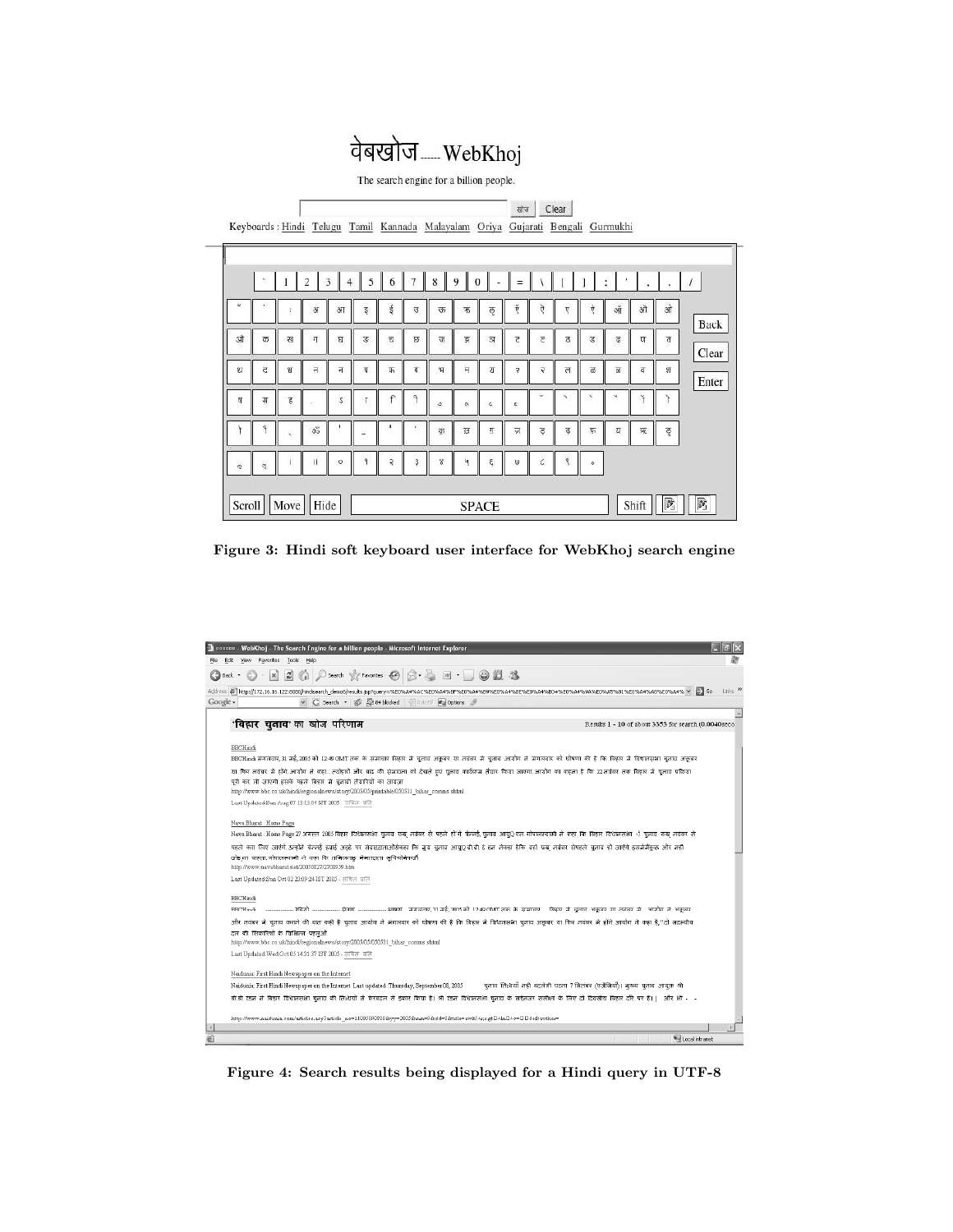different from the way UTF-8 characters need to be typed in. However, with some training these students were able to adapt to the soft keyboard.

Currently soft keyboards for 10 Indian languages are provided in the searching interface. One language is shown to the user at any given instance. The user can change the keyboard to a different language by clicking on the desired language hyperlink displayed on the interface as shown in Figure 3. After thus framing the query, the user can search for the web documents, and the results are ranked and displayed much like Google as shown in Figure 4.

#### **3.6 Word spelling normalization**

Indian language words face standardization issues in spelling, thereby resulting in multiple spelling variants for the same word. For example we found widely used spelling variations for the hindi word 'angrezi' as shown below

अँगरेज़ी, अँगरेजी, अँग्रेज़ी, अँग्रेजी, अंगरेज़ी, अंगरेजी, अंग्रेज़ी, अंग्रेजी

The major reasons for this phenomenon can be attributed to unavailability of proper website authoring tools equipped with spell checkers for Indian languages and multiple dialects of spoken language, transliteration of proper names and words borrowed from foreign languages whose spellings are not standardized. While we have to handle Indian language words with spelling variations and errors, we also showed that a considerable percentage of foreign language words mainly English have entered into Indian language usage which cannot be ignored. While such words are being frequently used by people, there is no standardization in spelling for such words thereby resulting in huge variations due to transliteration. Given such variations in spelling it becomes difficult for web Information Retrieval applications built for Indian languages, since finding relevant documents would require more than performing an exact string match. It was shown that normalization rules for specific languages work best with spelling normalization problems. We make use of a set of rules [12] to normalize the words before indexing them or looking them up from the index. These rules are language specific and we describe the rules for Hindi in the next sub-sections. We achieve normalization of word spellings by mapping the alphabet of the given language  $L$ into another alphabet L' where  $L' \in L$ . We use the following rules to achieve such a normalized mapping.

#### *3.6.1 Mapping* chandrabindu *to* bindu

Often people tend to use chandrabindu (a half-moon with a dot) and bindu (a dot on top of alphabet) interchangeably. Lots of confusion exists in common language usage on which to use when. In order to equate all such words we convert all occurrences of chandrabindu to bindu, which would equate all the words shown below.

#### *3.6.2* nukta *deletion*

Unicode contains 10 consonant characters with nukta (a dot under consonant) and one nukta character itself. We delete all occurences of nukta character and replace all consonants with *nuktas* with their corresponding consonant character. This would equate words like the ones shown below.

अँग्रेज, अँग्रेज़

## *3.6.3* halanth *deletion*

Hindi and many other Indian languages face the problems of 'schwa' (the default vowel 'a' that occurs with every consonant) deletion. Lots of spelling variations occur due to 'schwa' deletion. In order to normalize such words we delete all the halanth characters in the given word before making a string match. This operation would normalize words as shown in the example below.

अदरक अद्रक

#### *3.6.4 vowel shortening*

Many times in written script people use shorter vowels instead of longer ones or vice versa. Therefore in our application we convert all the longer vowels to their corresponding shorter ones. Using this feature we can normalize words as shown in this example.

## अदिलाबाद, अदीलाबाद

#### *3.6.5* chandra *deletion*

'chandra' (half-moon) is used for vowel rounding. Usually words borrowed from English at times require vowel rounding operation. For example the word "documentary". But this character is used inconsistently many times. Therefore deleting such a character would normalize the words where vowel rounding has been used.

These rules were compared with many approximate string matching algorithms are were found to result in a better fmeasure [12].

## **4. EXPERIMENTS AND DISCUSSION**

We report here some experiments that were conducted in transcoding the proprietary encodings and present some statistics from our language focused crawl about the Indian language web.

The transcoding tool was designed to generate mappings between two encodings in a semi-automatic fashion. In order to achieve this the tool automatically gives some mapping suggestions based on the rank correlation of the two encodings in question. We found that the byte sequences from two encodings of same language correlate very well, by looking at the Spearman's rank correlation coefficient. Intuitively this phenomenon can be understood as the convergence of unique lexicon from two encodings from sufficiently large corpus, since they both belong to the same language. To find the amount of correlation, we experimented with two different encodings from Hindi. We ran the character segmentation algorithm and computed the normalized frequencies as mentioned above and ranked the character sequences in both the encodings from a corpus of 2,000 documents from each of these encodings. We manually marked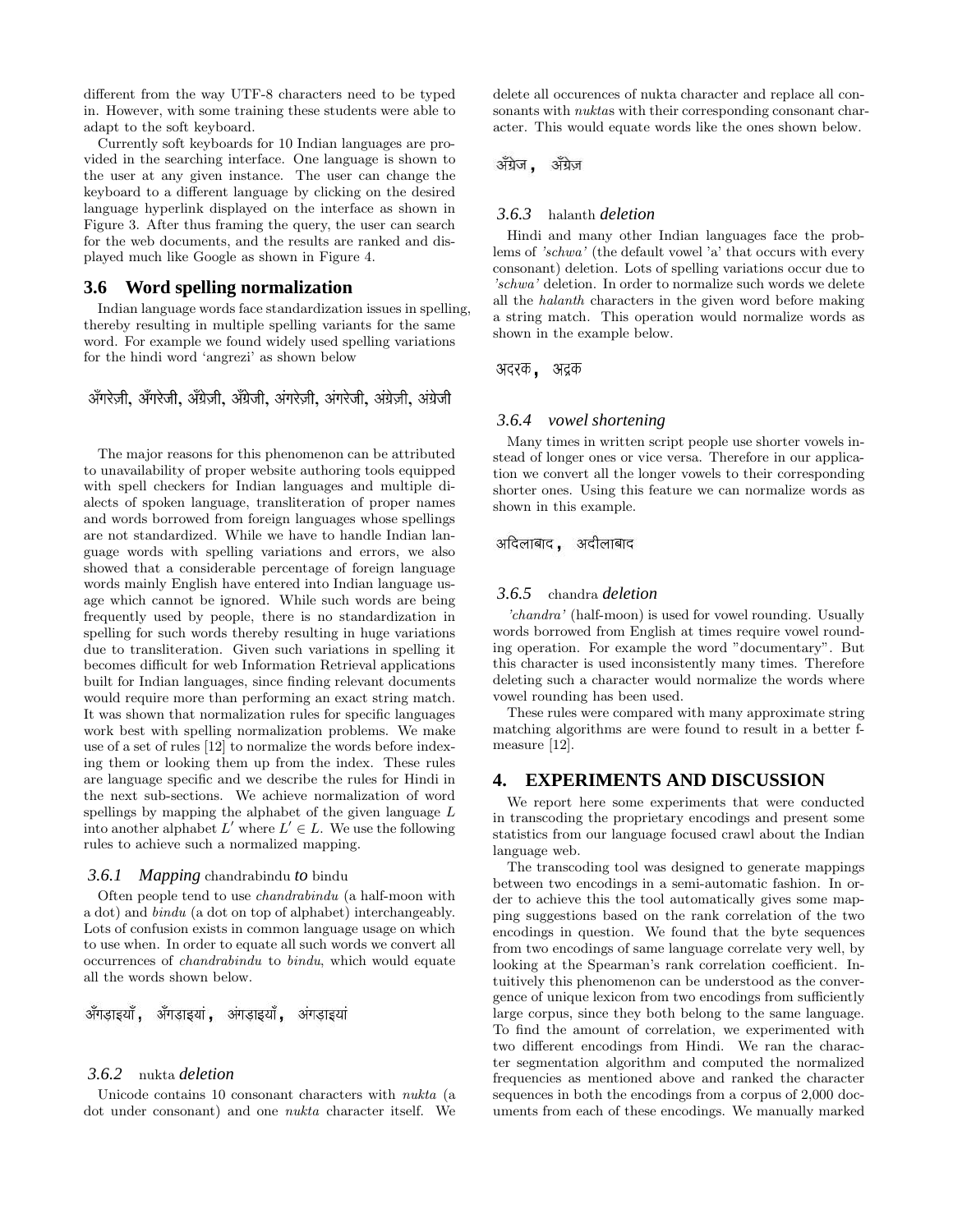the corresponding frequency based rank positions of a given character or a ligature from these encodings and calculated the Spearman's rank correlation coefficient. We then plotted a graph with the Spearman's correlation coefficient on y-axis and the number of mappings on x-axis as shown in Figure 5. We observed that the rank correlation is 100% for the first 25 mappings that were automatically generated, and are close to 90% for the first 200 mappings which can achieve a transcoding precision of above 90%.



Figure 5: Spearman's rank correlation for number of byte sequences between Jagran and Webdunia font encodings

Since these byte sequences are an ordered set, ordered by their normalized frequency, the precision of transliteration obtained by providing mappings between encodings in the order provided in the ordered set is optimal. We have observed that with about 2,000 encoding mappings for each encoding on average once can achieve around 99% precision. However this number also depends on the language complexity. For instance, the number of encodings required in Telugu transliteration is more than the number of encodings required in Hindi to obtain the same amount of precision.

We now report some of our experiments on the Indian language focused crawling. We ran a daily crawl for 6 months period. Our crawler was focused to fetch content in the top 10 spoken languages in India, namely Hindi, Telugu, Tamil, Bengali, Marathi, Gujarati, Kannada, Malayalam, Oriya and Punjabi. In another experiment, in order to find the effectiveness of language focused crawling, we executed the crawler in two modes with a set of 100 seed URLs which constitute popular Indian based web portals, news sites and home pages of people of Indian origin. In the first mode it was executed without language focus restriction using a pure FIFO crawl queue while the second mode was with language focus restriction using a priority queue from which the crawler fetched the next crawl URL. We plotted the number of relevant pages fetched in the first 50,000 URLs in both the runs as shown in the Figure 6. The relevance of the fetched pages was calculated by checking the encoding on that page. It can be clearly seen that language focus restriction on the crawler helps in downloading more relevant pages.

From the 6 month crawl, about half a million unique documents were collected from all the languages. Unique web pages were picked after eliminating approximate duplicate pages using shingling technique [4]. These half a million pages were distributed across the 10 languages as shown

in the Figure 7. Figure 8 shows the population of people speaking the various Indian languages [3]. It can be observed that even within India there is a divide in the web publishing activity in various languages. For instance it can be observed that the content is actively getting published in south Indian languages like Telugu, Tamil and Malayalam when compared to the northern languages such as Marathi, Gujarati, Oriya, Bengali and Punjabi. Hindi has the majority of content published on the web but Hindi is also the language spoken by majority of Indian population.

It can be seen from Figure 10 that a very few websites publish content using a global standard such as Unicode. This explains the reason for most of the Indian language not being indexed or searchable by the present day popular web search engines. On the other hand it can be seen from Figure 9 and Figure 11 that the number of unique encodings found on the web for these languages is almost equivalent to the number of websites. This observation suggests that every web publisher is coming up with their own proprietary encodings to publish web content. We did not consider the websites that publish using images in this study, but our preliminary study suggests that there are a large number of websites that publish content as images as well.



Figure 6: Crawl with and without language focus



Figure 7: Languages on x-axis and number of unique web pages on y-axis

Language vs. # of unique pages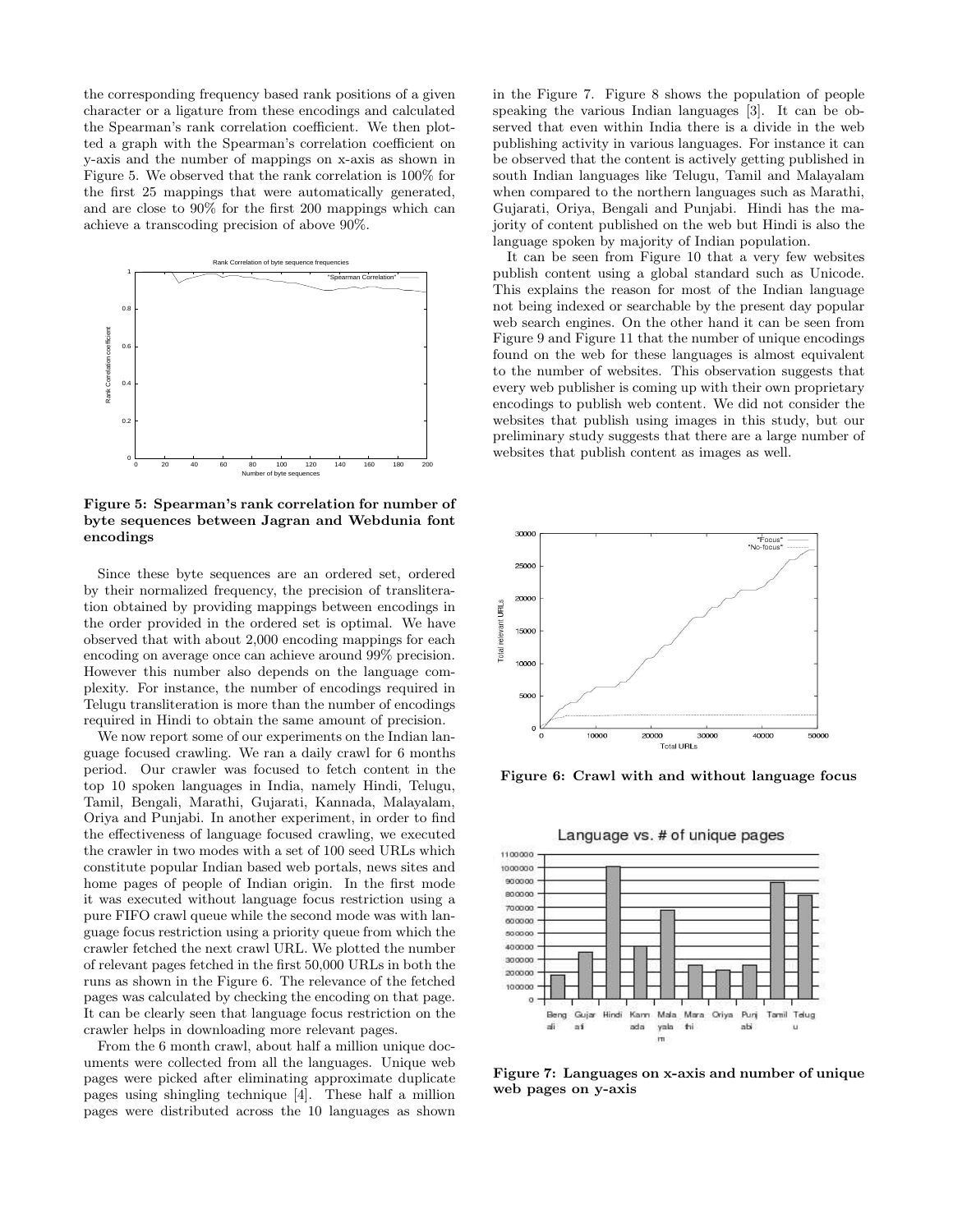

Figure 8: Languages on x-axis and number of native speakers on y-axis



Language vs. # of encodings

Figure 9: Languages on x-axis and number of encodings found on web including UTF-8 on y-axis



Figure 10: Languages on x-axis and number of UTF-8 websites on y-axis

# **5. CONCLUSIONS**

In this paper we discussed the importance of being able to search the Indian language web content and presented a web search engine which takes the UTF-8 queries from a soft keyboard and capable of searching 10 most spoken Indian languages' web pages encoded in multiple encodings. We presented a language focussed crawler which can fetch web pages of specific languages and also the distribution of





Figure 11: Languages on x-axis and number of websites (web servers) on y-axis

the Indian language content on web based on the pages that were crawled. This distribution clearly shows the need for processes and algorithms to transcode non-Unicode encodings to Unicode. Hence we have discussed a semi-automatic algorithm to generate the mappings between different encodings. This shows that transcoding of proprietary encodings into a standard encoding makes Indian language web content accessible through search engines.

## **6. ACKNOWLEDGMENTS**

We would like to thank the Department of Science and Technology, Ministry of Communications and IT, Government of India for funding this project.

# **7. REFERENCES**

- [1] J. Allan, J. Aslam, N. Belkin, C. Buckley, J. Callan, B. Croft, S. Dumais, N. Fuhr, D. Harman, D. J. Harper, D. Hiemstra, T. Hofmann, E. Hovy, W. Kraaij, J. Lafferty, V. Lavrenko, D. Lewis, L. Liddy, R. Manmatha, A. McCallum, J. Ponte, J. Prager, D. Radev, P. Resnik, S. Robertson, R. Rosenfeld, S. Roukos, M. Sanderson, R. Schwartz, A. Singhal, A. Smeaton, H. Turtle, E. Voorhees, R. Weischedel, J. Xu, and C. Zhai. Challenges in Information Retrieval and Language Modeling: Report of a Workshop held at the Center for Intelligent Information Retrieval, University of Massachusetts Amherst, September 2002. SIGIR Forum, 37(1):31–47, 2003.
- [2] A. Arasu, J. Cho, H. Garcia-Molina, A. Paepcke, and S. Raghavan. Searching the Web. ACM Trans. Inter. Tech., 1(1):2–43, 2001.
- [3] G. B. 14th ed. Ethnologue: Languages of the World. SIL International, Dallas, TX, 2003.
- [4] S. Brin, J. Davis, and H. Garcia-Molina. Copy Detection Mechanisms for Digital Documents. In SIGMOD '95: Proceedings of the 1995 ACM SIGMOD International Conference on Management of Data, pages 398–409, New York, NY, USA, 1995. ACM Press.
- [5] G. E. Burkhart, S. E. Goodman, A. Mehta, and L. Press. The Internet in India: Better times ahead? Commun. ACM, 41(11):21–26, 1998.